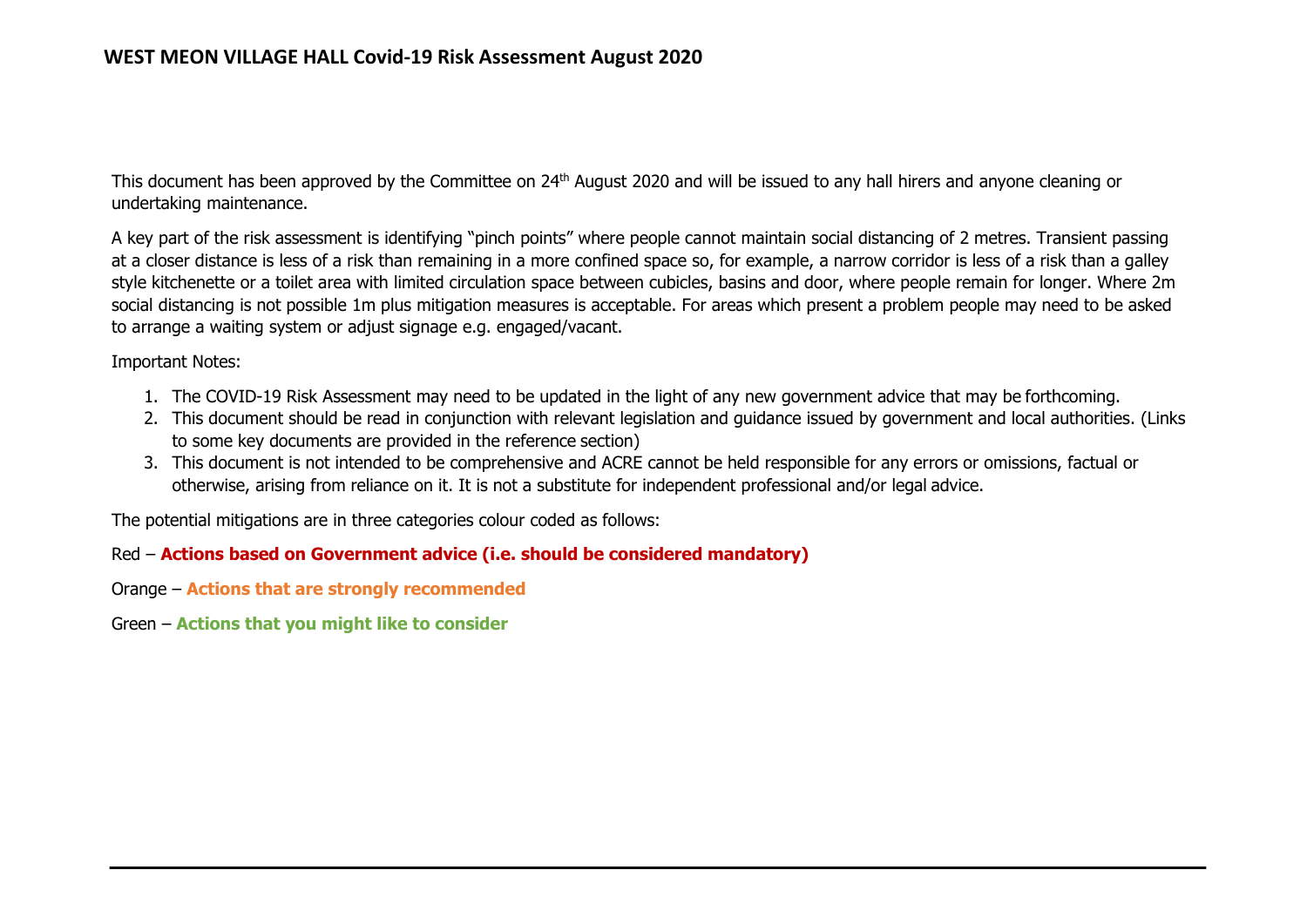| <b>Area or People at Risk</b>                                                                                                                                                      | <b>Risk identified</b>                                                                                                                                                                                                                                      | Actions to take to mitigate risk                                                                                                                                                                                                                                                                                                                                                                                                                                                                                                                                                                                                                                                                                                                        | <b>Notes and dates completed</b>                                                                                                                                                                                                                                                                                                                                                                                                                                                                                                                                                                |
|------------------------------------------------------------------------------------------------------------------------------------------------------------------------------------|-------------------------------------------------------------------------------------------------------------------------------------------------------------------------------------------------------------------------------------------------------------|---------------------------------------------------------------------------------------------------------------------------------------------------------------------------------------------------------------------------------------------------------------------------------------------------------------------------------------------------------------------------------------------------------------------------------------------------------------------------------------------------------------------------------------------------------------------------------------------------------------------------------------------------------------------------------------------------------------------------------------------------------|-------------------------------------------------------------------------------------------------------------------------------------------------------------------------------------------------------------------------------------------------------------------------------------------------------------------------------------------------------------------------------------------------------------------------------------------------------------------------------------------------------------------------------------------------------------------------------------------------|
| <b>Contractors and</b><br><b>volunteers</b> - Identify<br>what work activity or<br>situations might cause<br>transmission of the virus<br>and likelihood staff could<br>be exposed | Cleaning surfaces infected<br>by people carrying the<br>virus.<br>Disposing of rubbish<br>containing tissues and<br>cleaning cloths.<br>Deep cleaning premises if<br>someone falls ill with CV-19<br>on the premises.<br>Occasional<br>Maintenance workers. | Follow 'stay at home' guidance if<br>unwell inside or outside the building.<br><b>Volunteers provided with protective</b><br>overalls and plastic or rubber gloves.<br><b>Contractors provide their own.</b><br><b>Ensure that cleaner understands</b><br><b>PPE/PHE guidance and has all the</b><br>necessary materials for appropriate<br>cleaning and personal safety. Cleaner<br>advised to wash outer clothes after<br>cleaning duties.<br><b>Committee/Cleaner to only attend hall</b><br>when there are no other hirers, unless<br>there is a clear requirement. Should a<br>hirer still be in the hall on arrival, wait<br>until the hall is completely vacated.<br><b>Cleaner should use single use cloths</b><br>during the current pandemic. | Volunteers may need guidance<br>as to cleaning. For example,<br>cloths should be used on light<br>switches and electrical<br>appliances rather than spray<br>disinfectants, rubberised and<br>glued surfaces can become<br>damaged by use of spray<br>disinfectant too frequently.<br>High Risk Areas<br>All Door<br>Handles/surrounding<br>areas<br>All Light switches<br>All surfaces<br>Exterior and interior glass<br><b>Toilets</b><br><b>Wash Basins</b><br><b>Tables</b><br>Handles of any cleaning<br>equipment such as<br>brushes<br>Kitchen cupboard handles<br>Key code entry points |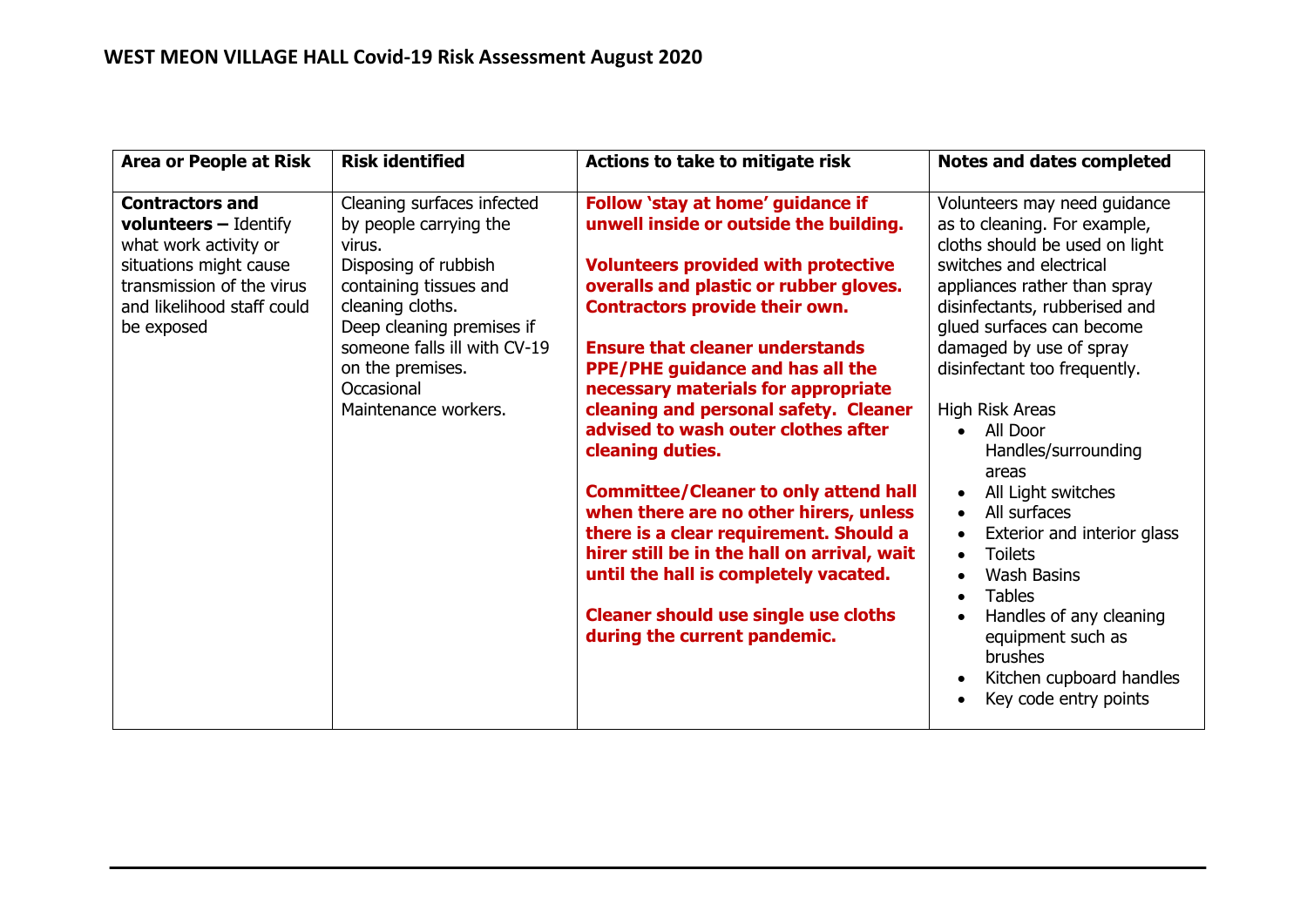| Contractors,<br><b>Committee Members</b><br>and other volunteers $-$<br>think about who could be<br>at risk and likelihood they<br>could be exposed. | Volunteers who are extremely<br>vulnerable. Staff or<br>volunteers carrying out<br>cleaning, caretaking or some<br>internal maintenance tasks<br>could be exposed if a person<br>carrying the virus has<br>entered the premises or falls<br>ill.<br>Mental stress from<br>handling the new<br>situation. | Anyone in the vulnerable category are<br>advised not to attend the hall for the<br>time being.<br><b>Discuss situation with vulnerable</b><br>volunteers whether they should cease<br>such involvement for the time being.<br><b>Talk with trustees and volunteers</b><br>regularly to see if arrangements are<br>working. | It is important people know they<br>can raise concerns. |
|------------------------------------------------------------------------------------------------------------------------------------------------------|----------------------------------------------------------------------------------------------------------------------------------------------------------------------------------------------------------------------------------------------------------------------------------------------------------|----------------------------------------------------------------------------------------------------------------------------------------------------------------------------------------------------------------------------------------------------------------------------------------------------------------------------|---------------------------------------------------------|
| <b>Users of the Village</b><br>Hall                                                                                                                  | Users coming into contact<br>with surfaces or items which<br>have been contaminated with<br>Covid-19.                                                                                                                                                                                                    | All users to be sent and acknowledge<br>in writing (email) the Special<br><b>Conditions of Hire.</b><br>Details of the measures put in place for<br>hirers and users are also on the Parish<br><b>Council website.</b>                                                                                                     |                                                         |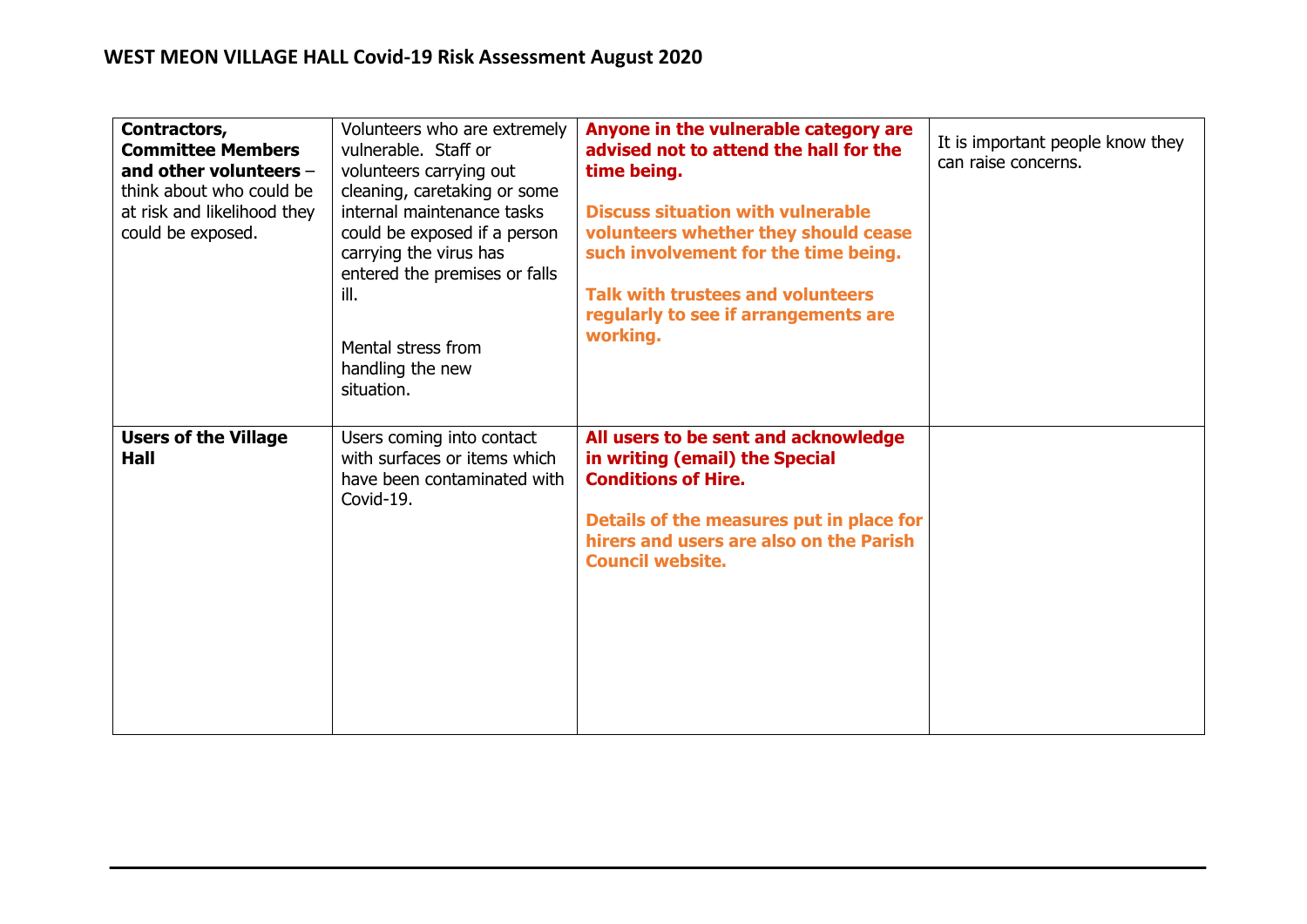## **WEST MEON VILLAGE HALL Covid-19 Risk Assessment August 2020**

| Car Park/paths/<br>patio/exterior areas | Social distancing is not<br>observed as people<br>congregate before entering<br>premises.<br>Parking area is too<br>congested to allow social<br>distancing.<br>People drop tissues. | Hirers should ensure that they arrive in<br>plenty of time to open doors for users.<br>All hirers should make clear to their<br>customers and other users that<br>congregating outside WMVH is not<br>permitted.<br><b>Notices are placed inside and outside</b><br>the hall regarding social distancing.<br><b>Cleaner asked to check area outside</b><br>doors for rubbish which might be<br>contaminated, e.g. tissues. Wear<br>plastic gloves and remove. | Transitory lapses in social<br>distancing in outside areas are<br>less risky, the main risk is likely<br>to be where people congregate<br>or for vulnerable people.<br>Ordinary litter collection<br>arrangements can remain in<br>place. Provide plastic gloves. |
|-----------------------------------------|--------------------------------------------------------------------------------------------------------------------------------------------------------------------------------------|---------------------------------------------------------------------------------------------------------------------------------------------------------------------------------------------------------------------------------------------------------------------------------------------------------------------------------------------------------------------------------------------------------------------------------------------------------------|-------------------------------------------------------------------------------------------------------------------------------------------------------------------------------------------------------------------------------------------------------------------|
| Entrance<br>hall/lobby/corridors        | Possible "pinch points" and<br>busy areas where risk is<br>social distancing is not<br>observed in a confined area.<br>Door handles, light switches<br>in frequent use.              | <b>Identify "pinch points" and busy</b><br>areas. Consider marking out 2 metre<br>spacing in entrance area if advice is<br>not heeded.<br>Door handles and light switches to be<br>cleaned regularly.<br>Hand sanitiser to be provided by hall<br>and to be used by all on entering the<br>premises.                                                                                                                                                          | Hand sanitiser needs to be<br>checked daily.<br>Provide more bins, in entrance<br>hall, each room. Empty<br>regularly.                                                                                                                                            |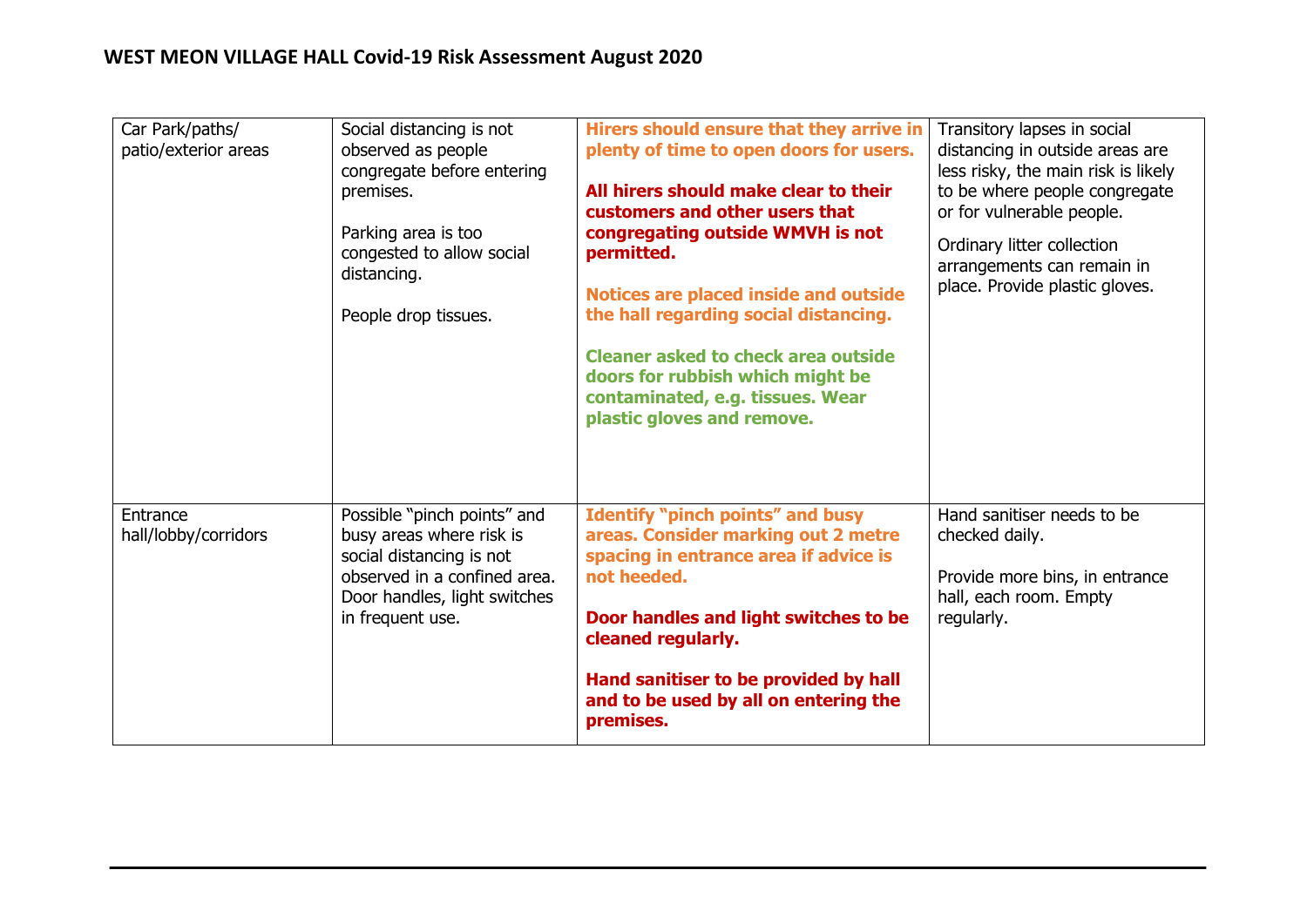| Main and Small Halls | Door handles, light switches,<br>window catches,<br>tables,<br>chair backs and arms.<br>Soft furnishings which<br>cannot be readily cleaned<br>between use.<br>Window curtains or blinds<br>Commemorative photos,<br>displays.<br>Social distancing<br>to<br>be<br>observed | Door handles, light switches, window<br>catches, tables, chairs and other equipment<br>used to be cleaned by hirers before use and<br>after use.<br>Social distancing guidance to be observed by<br>hirers in arranging their activities.<br>Hirers to be encouraged to wash hands<br>regularly.<br>All Hirers to follow any guidelines<br>recommended by their advisory or statutory<br>bodies with particular regard to distancing<br>and cleaning.<br><b>Recommend hirers hire Main Hall and avoid</b><br>using small hall unless necessary.<br>The kitchen is not to be used (see below).<br><b>Curtains have been looped up away from</b><br>reach and should not be touched. Stage<br>curtains have been pulled back to avoid | Consider removing window<br>curtains and any other items<br>which are more difficult to<br>clean and likely to be<br>touched by the public.<br>Provide hand sanitiser. |
|----------------------|-----------------------------------------------------------------------------------------------------------------------------------------------------------------------------------------------------------------------------------------------------------------------------|-------------------------------------------------------------------------------------------------------------------------------------------------------------------------------------------------------------------------------------------------------------------------------------------------------------------------------------------------------------------------------------------------------------------------------------------------------------------------------------------------------------------------------------------------------------------------------------------------------------------------------------------------------------------------------------------------------------------------------------|------------------------------------------------------------------------------------------------------------------------------------------------------------------------|
|                      |                                                                                                                                                                                                                                                                             | unnecessary touching.                                                                                                                                                                                                                                                                                                                                                                                                                                                                                                                                                                                                                                                                                                               |                                                                                                                                                                        |
| Cushions for seating | Virus may remain on fabric<br>and it cannot readily be<br>cleaned between use.                                                                                                                                                                                              | The cushions are not to be used. If hirers<br>need cushions they must bring their own<br>and take them away at the end of the<br>session.                                                                                                                                                                                                                                                                                                                                                                                                                                                                                                                                                                                           |                                                                                                                                                                        |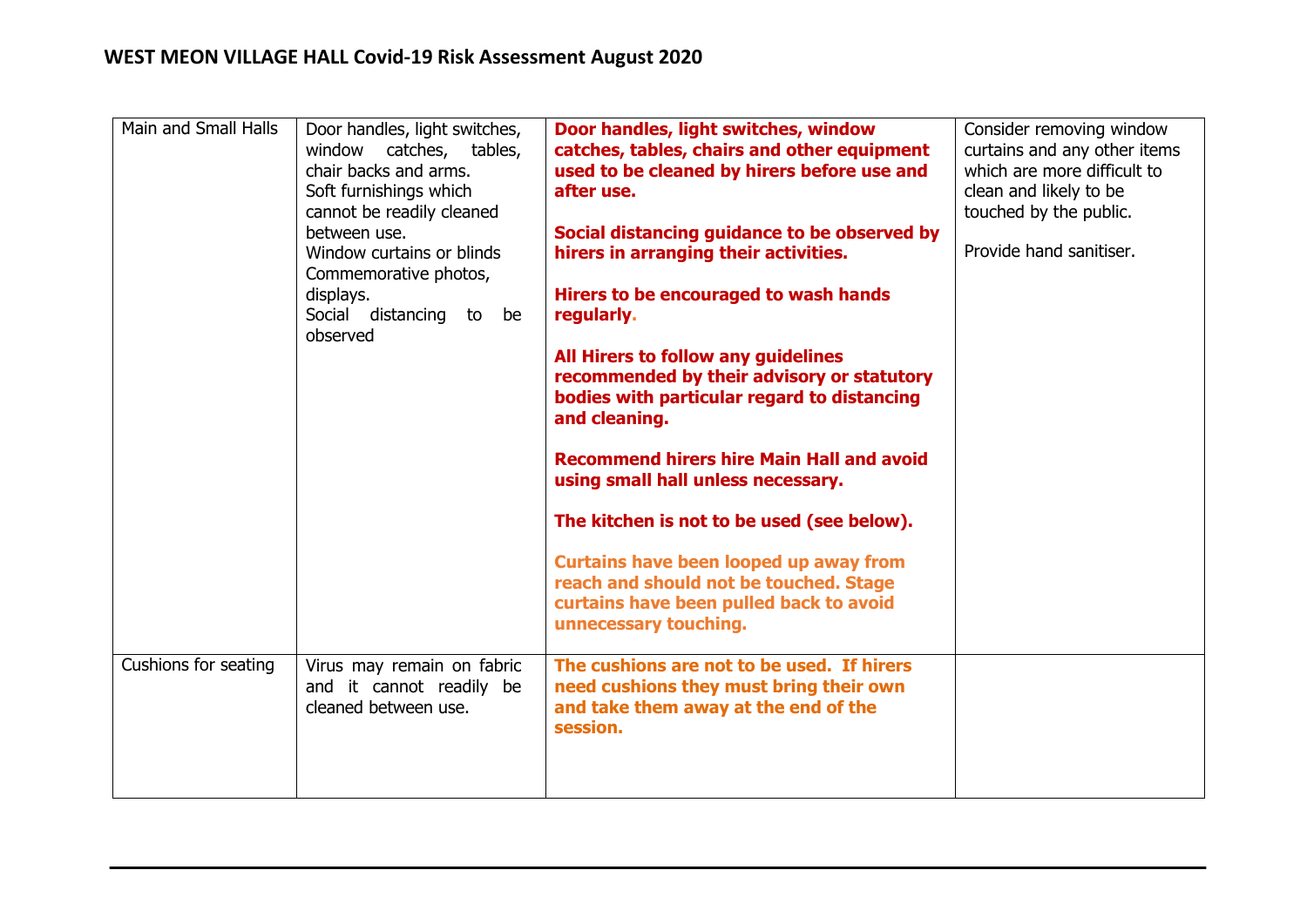| Kitchen                                | Social distancing more<br>difficult Door and window<br>handles Light switches<br>Working surfaces, sinks<br>Cupboard/drawer<br>handles. Fridge/freezer<br>Crockery/cutlery<br>Kettle/hot water boiler<br>Cooker/Microwave | To manage the various risks associated<br>with it, the Kitchen remains closed and<br>hirers are not permitted to enter it or use<br>any of the contents - unless to use the First<br><b>Aid box or Accident Book.</b><br>Hirers are recommended to bring their own<br>Food and Drink for the time being. | Cleaning materials to be<br>made available in clearly<br>identified location, eg a box<br>on one of the kitchen<br>surfaces, regularly checked<br>and re-stocked as necessary.<br>Consider closing kitchen if<br>not required or restricting<br>access. |
|----------------------------------------|---------------------------------------------------------------------------------------------------------------------------------------------------------------------------------------------------------------------------|----------------------------------------------------------------------------------------------------------------------------------------------------------------------------------------------------------------------------------------------------------------------------------------------------------|---------------------------------------------------------------------------------------------------------------------------------------------------------------------------------------------------------------------------------------------------------|
| Store cupboards<br>(cleaner etc)       | Social distancing not<br>possible Door handles, light<br>switch                                                                                                                                                           | <b>Public access unlikely to be required except</b><br>for accessing own equipment. Hirers to<br>ensure equipment is cleaned before being<br>stored                                                                                                                                                      |                                                                                                                                                                                                                                                         |
| Storage Rooms<br>(furniture/equipment) | Social distancing more<br>difficult Door handles in use.<br>Equipment needing to be<br>moved not normally in use                                                                                                          | <b>Hirer to control accessing and stowing</b><br>equipment to encourage<br>social distancing.                                                                                                                                                                                                            | Consider whether re-<br>arrangement or additional<br>trolleys will facilitate social<br>distancing.                                                                                                                                                     |
| Stage                                  | <b>Curtains</b><br>Social distancing<br>Lighting and sound controls                                                                                                                                                       | Stage curtains are to be left open to avoid<br>unnecessary touching.<br><b>Users should be strongly discouraged from</b><br>using the stage. A notice will be posted<br>indicating that no-one should be on the<br>stage.                                                                                |                                                                                                                                                                                                                                                         |